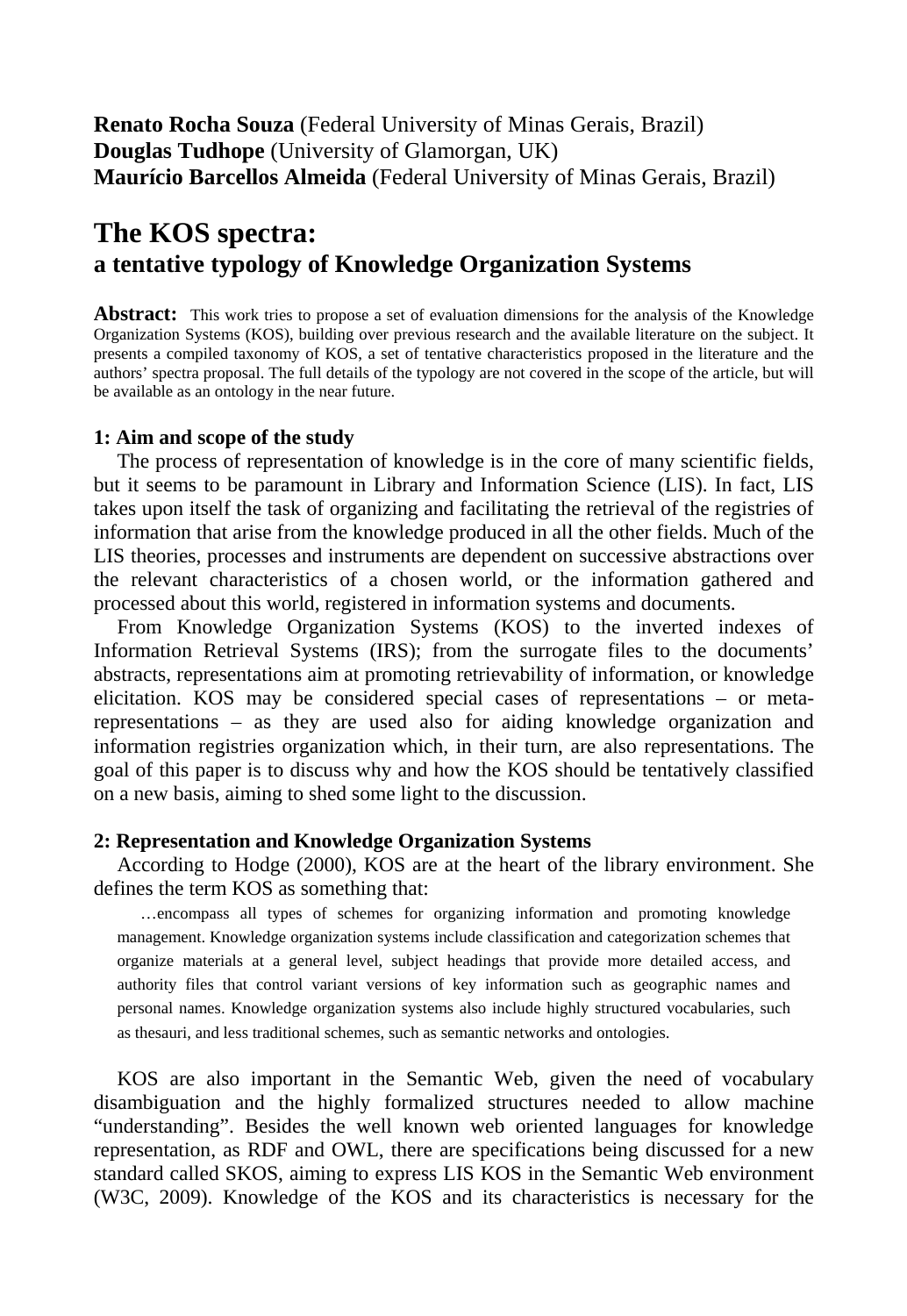responsible design of any IRS or Knowledge Base System, especially in the digital environment, allowing the architects to make grounded decisions on the project.

Despite its importance and however often discussed, there is no agreement on how to evaluate KOS and what would be the parameters or dimensions with which they would be classified. In fact, there is no consensus about the whole range of KOS available, though many candidate lists have been attempted (HODGE, 2000, BERGMAN, 2005, TUDHOPE et al., 2006; WRIGHT, 2006 & 2008; BSI, 2007) There is a reasonably large amount of work in the L&IS and Computer Science literature proposing some kind of classification spectrum, using dimensions such as "semantic level" (OBRST, 2004; BERGMAN, 2005; DACONTA et al, 2005), "ontology level" (LASSILA & McGUINESS, 2001), "ontological precision" (GUARINO, 2006) , "complexity" (SMITH & WELTY, 2001; NISO, 2005, p.17), "structure level and language control" (ZENG & SALABA, 2005) and even "time/money" (BERGMAN, 2005). Those and the related works generally tend to consider small subsets of the structures accepted as KOS, and they almost always take "semantic", "complexity" or "degree of formalization" as their main parameter for comparison, leaving some important aspects behind. Some other works have tried to be more comprehensible with KOS description and evaluation dimensions (SOERGEL, 2001 & 2001b; TUDHOPE, 2004; WRIGHT, 2006 & 2008; ALMEIDA & SOUZA, 2009), but, still, leading to rather different classification structures, according to the characteristics taken in consideration. Based on the available literature and their own previous works on the subject, the authors intend to i) present a compiled taxonomy of KOS; ii), propose a set of useful dimensions to classify them.

## **3: A taxonomy of KOS**

No matter how extensive, all lists attempting to enumerate all the KOS will fail under other eyes' perspective, as long as the different interpretations about what may be called a KOS will lead to different results. Wright (2006, 2008) distinguishes KOS from KRRs (Knowledge Representation Resources) and alternatively names them as "Knowledge Organization Schemes". In fact, the "terminology relating to terminology" is often confusing (HODGE, 2000), as also is the "concept of concept" (KLEIN e SMITH, 2005), what makes more difficult the task of knowledge representation. In most of the previously cited KOS taxonomies attempts, it can be noticed that there is no distinction between types of KOS and languages that can be used for representing them. Regarding this issue, we are adopting a comprehensive and *lato sensu* approach, considering KOS "all types of schemes for organizing information and promoting knowledge management" (HODGE, 2000), and building over all previously cited works. The current discussion excludes any specific instance of a KOS type, although that would form part of future work. The FIG. 1 shows the summary of the KOS collected by the authors.

As seen in the map, the main criterion for division was the KOS structure types, ranging from the *Unstructured Texts* to those that regard *Concepts, Relationship and Layout* as part of the structure. The ones classified under *Term and/or Concept Lists* present simple structures (mainly alphabetical displays, but usually no hierarchies), and the *Concept and Relationship Structures* comprises a large range of structures that present some different degree of relationship expressiveness. The simpler ones present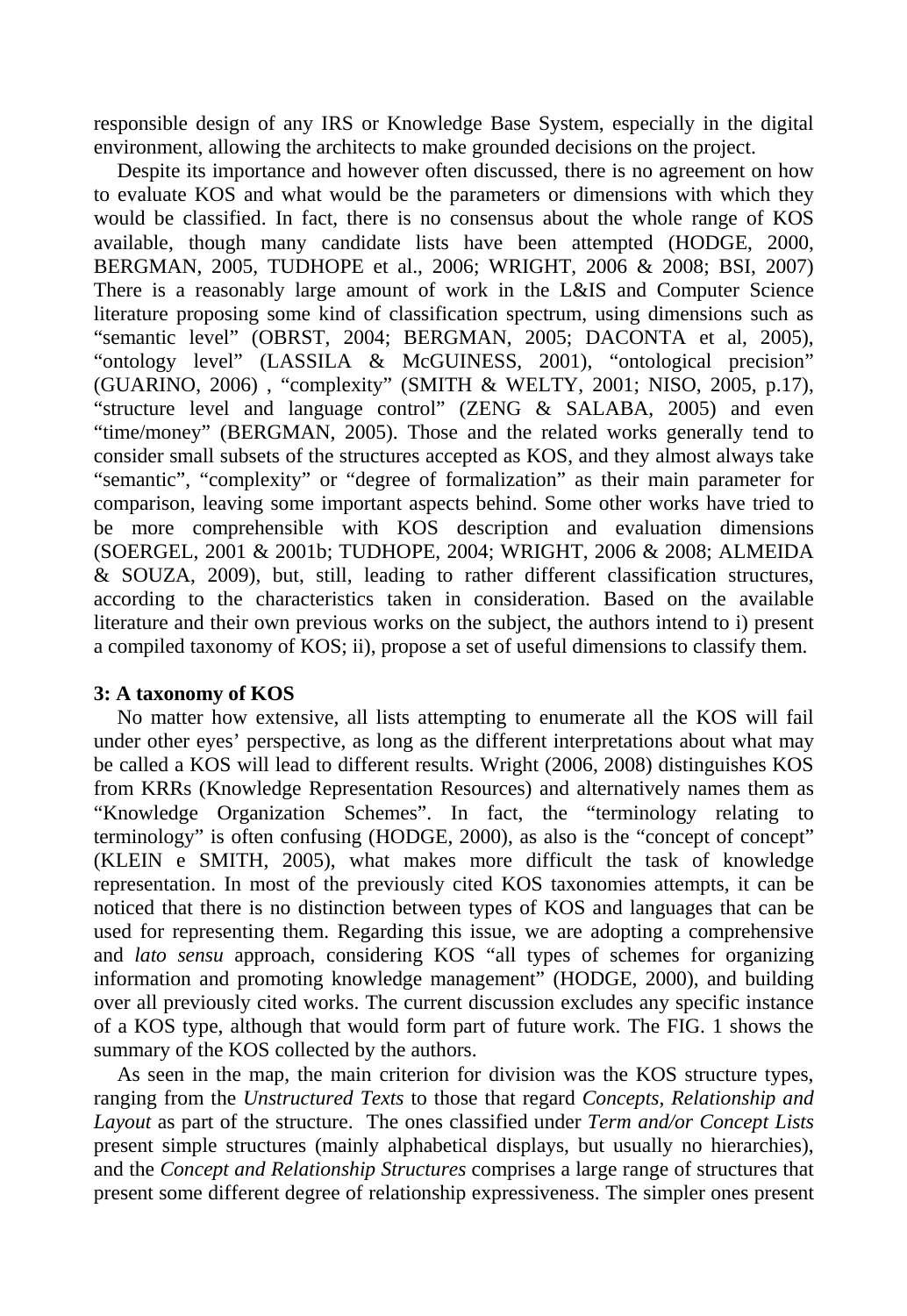hierarchies with loose hyponym/hyperonym relationships, but Thesauri include meronomy/holonomy along with some non-specified associative relationship and the Formal Ontologies allow the representation of all sorts of relationship types, depending on the expressiveness of the language used for representing them.



FIG 1: KOS by type

It is evident, at this point, that one cannot escape arbitrariness on trying to classify things in general, and this KOS classification is not an exception. Hence, it is useful to comment the main differences to the previous KOS taxonomies proposed by Hodge (2000) and Wright (2008).

Firstly, in spite of the heterogeneity, we decided to be inclusive, reminding Hodge's definition quoted above (2000). Therefore, Abstracts, Concordance Lines and IR indexes, among others, were included as KOS because: i) they are used for knowledge organization and information retrieval; ii) they promote knowledge management; iii) they are knowledge representation structures. Using the same rationale, we have excluded the standard formats (as HTML, SGML, etc.) and products (as the Wordnet) as specified by Wright (2008), because the former are tools to represent KOS and the latter is a specific instance of a semantic network/lexical database.

Lastly, it is important to highlight that many structures (like *controlled vocabularies*) could have been classified otherwise, according to the sense chosen and example taken. Also, the representation in the FIG. 1 does not allow the breakdown of all concepts, like semantic networks, due to the space limits of the concept map.

#### **4: Dimensions to evaluate**

A more difficult task than to enumerate all types of KOS is deciding which would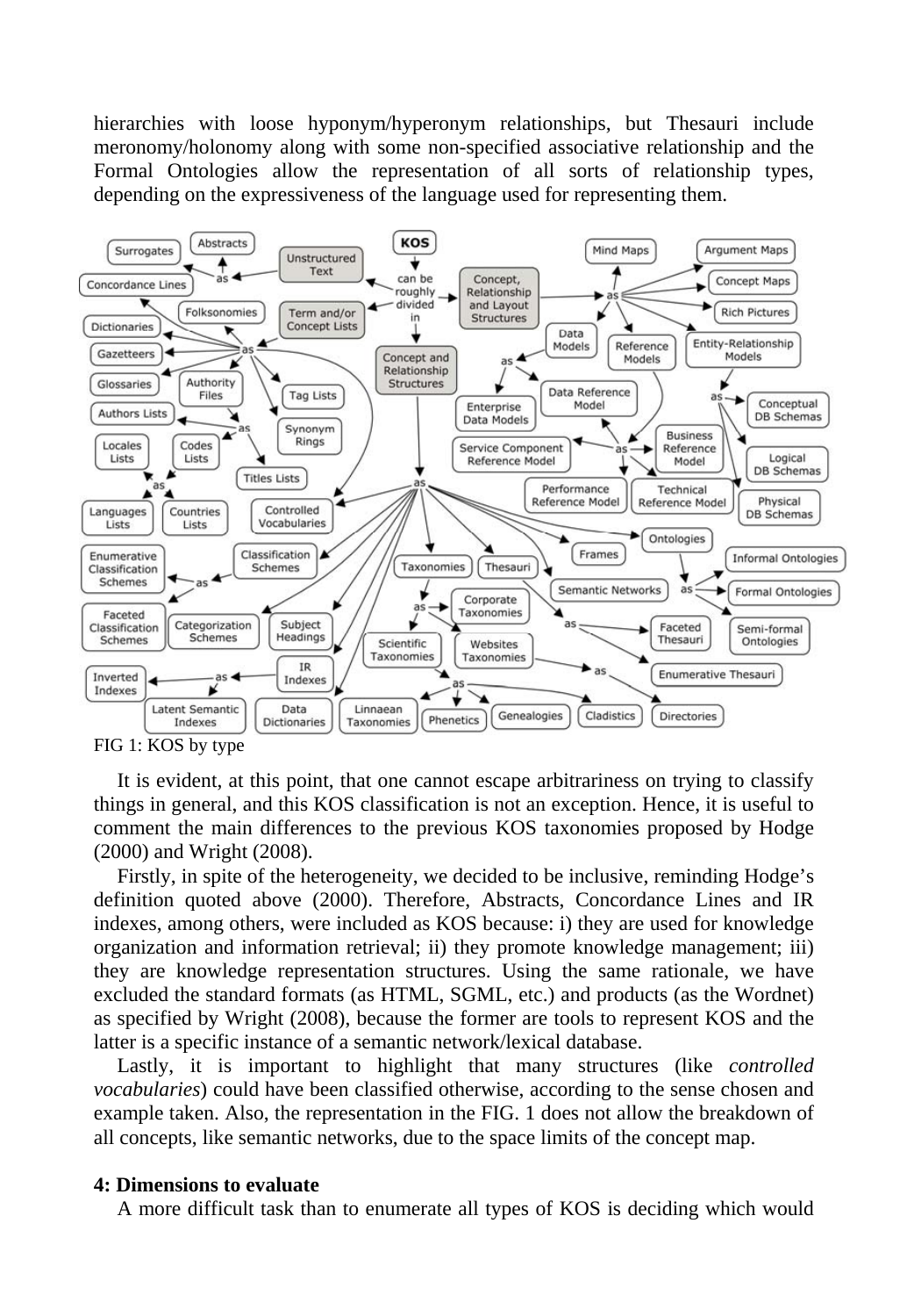be the dimensions to evaluate them, along with the scales for it. In this regard, we have compared characteristics adopted from the above cited authors, in order to choose our own set of them. The TABLE 1 shows the results:

| <b>Hodge, 2000</b> | Structure and complexity, Relationship between terms, Historical     |
|--------------------|----------------------------------------------------------------------|
|                    | function                                                             |
| Soergel, 2001a     | Purpose, Coverage of concepts and terms, Sources, Quality of         |
| and 2001b          | usage analysis, Conceptual analysis and conceptual structure,        |
|                    | Terminological analysis, Use of precombination in the index          |
|                    | language, Access and display, Format of presentation of the          |
|                    | vocabulary, Updating                                                 |
| Tudhope, 2004      | Entities (types, coordination, size, depth), Relationships (types,   |
|                    | expressiveness, formality), Typical application to objects in domain |
|                    | of interest (purpose), Relationship applying concepts to objects in  |
|                    | domain                                                               |
| 2006<br>Wright,    | Communities of Practice, Systematic resources, Non-systematic        |
| and 2008           | resources, Technology orientation, Degrees of indeterminacy,         |
|                    | Language & knowledge-oriented standards, Standards bodies            |
| Almeida<br>and     | Representational power, Semantic Expressiveness, Intelligibility     |
| <b>Souza, 2009</b> | (for Humans), Formalization (machine oriented)                       |

Table 1: Dimensions proposed to evaluate KOS in the literature.

Besides covering many characteristics, the cited authors have emphasized different aspects of the types of KOS. Some of them are only meaningful if applied to KOS instances, and some are related to the decisions on the implementation, while the same system can be represented in different ways. They would hardly be used as general template for KOS evaluation and classification, unless some specific framework were explicitly adopted.

# **5: The KOS proposed spectra**

In our model we have tried to capture those aspects in a coherent and integrated way, dealing with some slight differences in the meaning of the characteristics, without letting any important dimension behind. We have added explicitly some dimensions that were only implicitly, or never, covered before such as media or sensitivity. We have also proposed a scale of values for some of the dimensions, in order to allow comparison and evaluation of KOS over certain predefined parameters.

The first attempt to represent the typology was made through building a thesaurus on the subject, but as a knowledge base, it lacked the possibility to express some of the relationships between KOS expressiveness and the other dimensions, as well as dealing with polyhierarchies appropriately. It is also difficult to deal with many different kinds of "is a" relationships between concepts, as they are always treated in a thesaurus as the common hyponym/hyperonym. The authors are now working in an ontology to express the full set of dimensions, instances and evaluation scale and this paper presents the basic dimensions so far incorporated.

These are divided into *intrinsic* and *extrinsic*, and the former are subsequently divided into *essentia*l and *accidental*. The *intrinsic* dimensions are related to the KOS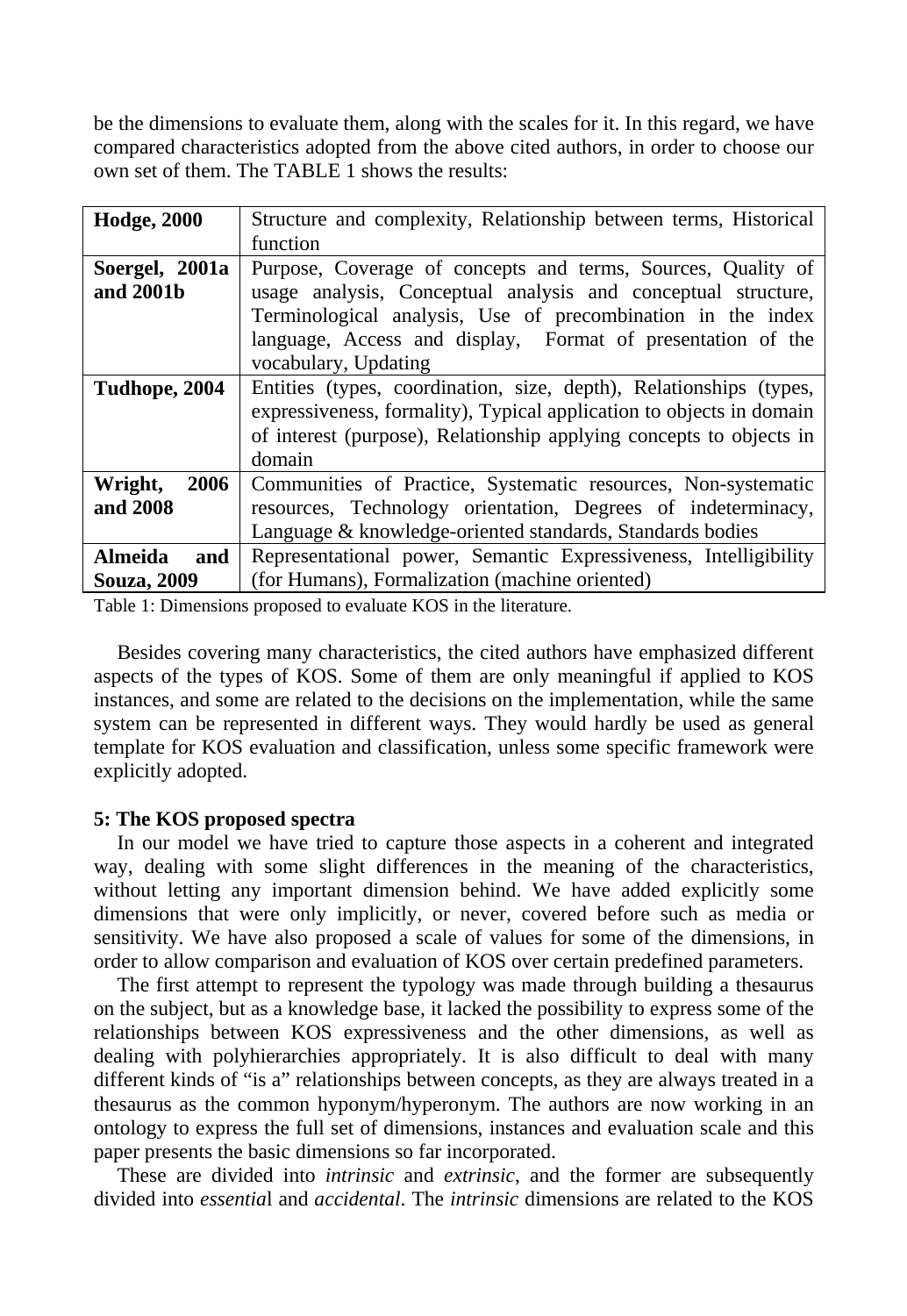*per se*, taken as an isolated entity of the users and the environment. Among the *intrinsic*, the *essential* are closely related to the type (or the broad "class" to which the KOS belong). The *accidental*, by their turn, encompass characteristics of a given instance of the KOS, and can be different for each implementation of the same intellectual work, with different levels of information carried. The *extrinsic* dimensions are related to the environment in which the KOS is used. The dimensions can be examined in the FIG. 2 and are discussed in the following paragraphs.

The *intrinsic/essential* are divided in *structural* characteristics and *standardization*. The *structural* comprises characteristics of the *entities* and *relationships* that are presented in the KOS. For the *entities*, we have *entities types* (i.e. words, strings, numbers, concepts, etc.) and *entities systematisation* (i.e. random, alphabetic, systematic, enumerative, etc.). For the *relationships*, we have the *relationship types* that are present in the KOS (i.e. loose hierarchies, synonyms, hyponym/hyperonym, meronomy/holonomy, etc.). A KOS needs to be evaluated over the types of entities represented and the set of relationships present.

The *standardization* is related to the existence of a body of standards that might set rules or guidelines on the specific KOS structure (i.e. ANSI/NISO Z39.19, BS 5723:1987, etc.).



FIG 2: KOS evaluation dimensions, or spectra

The *intrinsic/essential* are *language*, *domain*, *media* and *display*. *Language*, in its turn, is divided in *idiomatic* (monolingual, multilingual); *representational* (i.e. plain text, markup languages, diagrammatic, formal languages, etc.) and *vocabulary control*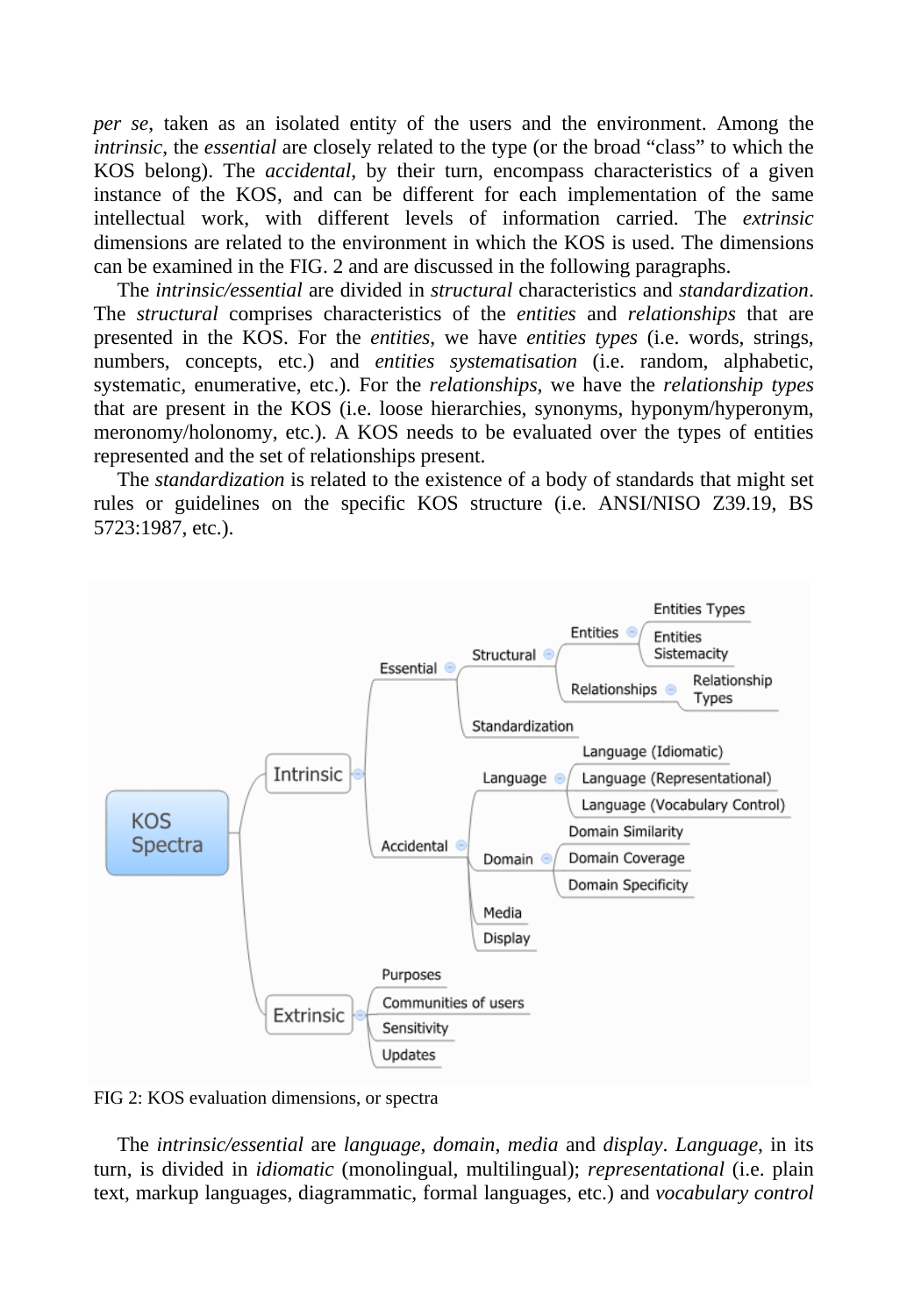(i.e. natural language, controlled language, artificial language). The *domain* dimension is divided in *similarity*, *coverage* and *specificity*. *Similarity* reflects the relationship of the entities to the domain (i.e. instances of the domain, strongly/weakly related domain concepts, etc.). *Coverage* states the depth to which the domain is covered (i.e. shallow, deep) and *specificity* relates to the ontology level (i.e. foundational/upper; task based, cross-domain, domain specific). *Media* is related to the informational substratum (i.e. printed, digital, etc.) and *display* informs the way information is presented (i.e. graphical, simbolic, plain textual, sistematic textual).

The *extrinsic* dimensions are *purposes* (i.e. terminology control, indexing, classification, knowledge representation); *communities of users* (i.e. librarians, webdesigners, translators, etc.); *sensitivity* (i.e. classified, unclassified, public available, etc.) and *updates* (i.e. no update, user updatable, etc.).

Some of the most common dimensions covered by the previous works are emergent properties of those we are covering. "Complexity" or "Semantic", for example, are related to the structure (entities, relationships), the representational language chosen and also to the domain coverage aspects. Ontology "level" and "precision" are related to the domain similarity, specificity and coverage. The "time/money" aspect is a product of the aspects in many of the current dimensions, as decisions taken in a deployment process.

## **6: Discussion and future work**

The literature reviewed for this paper reveals that we are far from having a consensus on KOS taxonomies and the related terminology. This paper aimed to build on the previous works, in order to contribute to the evolving discussion, presenting some of the most important aspects to be taken in account when evaluating and choosing a specific KOS.

There are many aspects by which KOS can be evaluated, and many of them cannot be taken isolated, as they are cross-dependent. The full spectra should address not only the KOS as an information structure archetype, but also a specific product and all its possible derived instances, displays and codifications, in a similar way that the FRBR treats works, expressions, manifestations and items for bibliographic records (IFLA, 2009).

Due to size limitations, we could not show the full details of the proposed spectra, but the current plans are to develop and publish the full model as a high level ontology in the near future.

#### **References**

Almeida, M. B. and Souza, R.R., 2009, The semantic in the Semantic Web: a critical evaluation. *Submitted to the Encontros Biblio Journal, January, 2009*.

Bergman, M. K., 2007, *An Intrepid Guide to Ontologies*. <www.mkbergman.com//?p=374>.

BSI – British Standards Institution BSI 8723: *Structured vocabularies for information retrieval — Guide — Part 3: Vocabularies other than thesauri*. Draft.

<www.standardsuk.com/shop/products\_view.php?prod=44141>.

Daconta, M. C.; Obrst, L. J.; Smith, K. T., 2005, *The Semantic Web; A guide to the future of XML, Web Services and Knowledge Management*. Indianapolis: Willey. 312p.

Geser, G., 2008, *STERNA Technology Watch Report. Full Report*. STERNA Del.6.5, 10 December 2008. Salzburg Research. (161 pages). <www.sterna